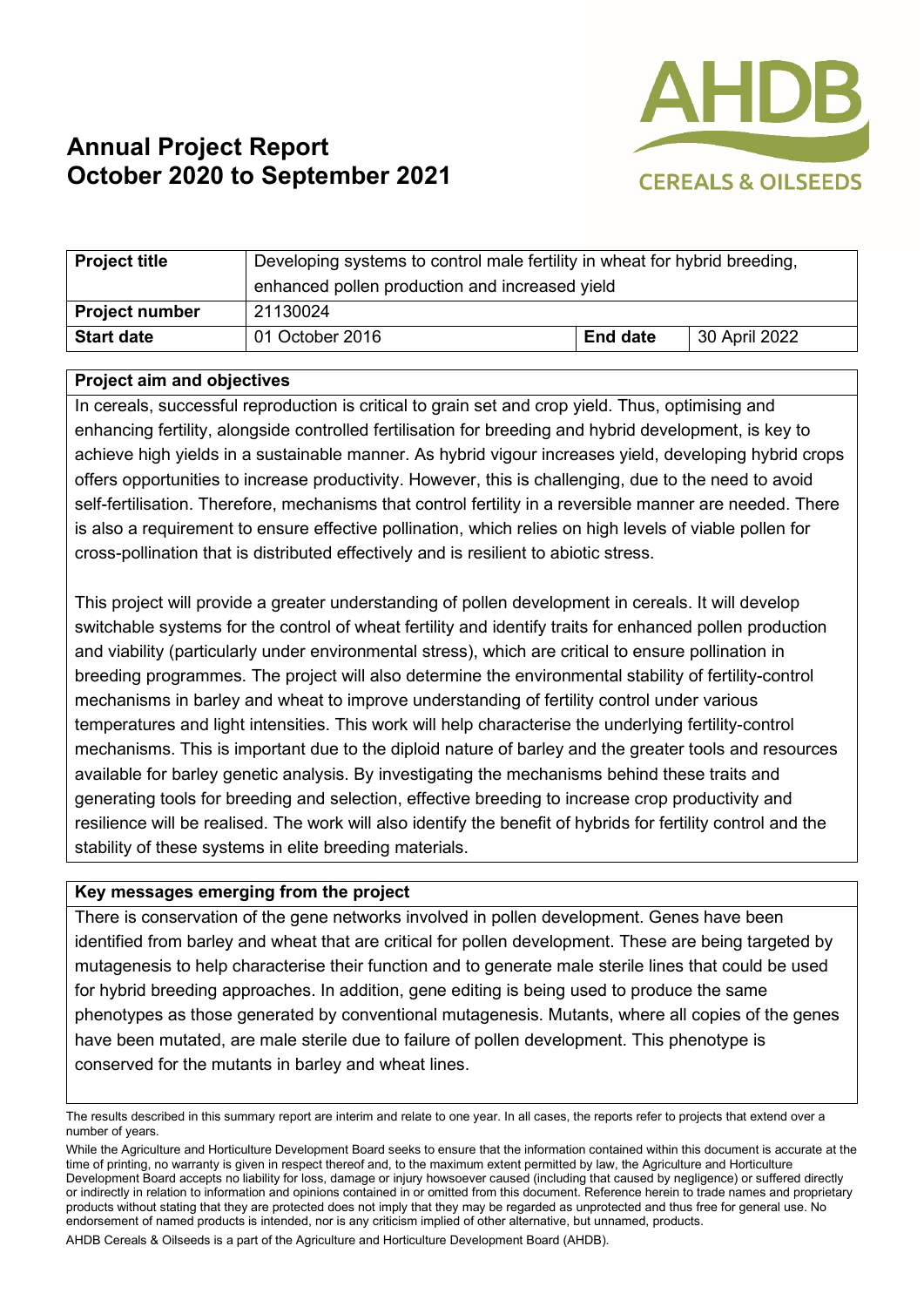### **Annual Project Report October 2020 to September 2021**



### **Summary of results from the reporting year**

- 1. We have generated wheat triple TILLING mutants in which all copies of key transcription factors involved in pollen formation have been mutated. This involved the selection of mutant lines and crossing to combine the mutations over a number of generations until homozygous (Hm) mutations were obtained in the hexaploid bread wheat Cadenza. Genotyping and KASP-marker analysis was conducted throughout these crosses to ensure the backgrounds were correct and presence of the mutations maintained. We have done this in the Cadenza wheat background, in which the TILLING population was generated, alongside our Industry Partners, who have independently introgressed these mutations into their elite winter wheat breeding lines.
- 2. Preliminary analyses of Hm lines in the Cadenza background indicated male sterile phenotypes in the homozygous triple mutants. Further backcrosses have been conducted and homozygous stable mutant lines are being analysed to confirm the phenotypes by detailed microscopy and gene expression analysis. These wheat genes have been used in complementation analyses, using equivalent arabdiopsis mutants, to test whether the wheat genes are able to rescue the phenotypes of the corresponding arabidopsis mutants.
- 3. These mutants have also been transferred into three elite breadwheat varieties. Backcrossing of these lines is ongoing; triple mutants, carrying defects in each homeolog, are under investigation for fertility defects. Manuscripts on the wheat mutants study are in preparation.
- 4. In addition, we have generated the equivalent mutants for these genes in the diploid barley and have been characterising their phenotypes to determine the basis of the observed male sterility.

### **Key issues to be addressed in the next year**

- 1. Completion of phenotype analysis of Cadenza triple homeolog mutant wheat lines by microscopy and expression analysis.
- 2. Analysis of Cadenza triple mutants under various light regimes to test for induction/rescue of sterility.
- 3. Analysis of triple mutant wheat lines in elite backgrounds that have been generated by the plant breeding industry partners.
- 4. Completion of field screening and data analysis for male fertility traits.

| Lead partner              | Prof Zoe A Wilson; University of Nottingham |  |
|---------------------------|---------------------------------------------|--|
| <b>Industry partners</b>  | KWS, LIMAGRAIN, RAGT, SECOBRA               |  |
| <b>Government sponsor</b> | <b>BBSRC</b>                                |  |

The results described in this summary report are interim and relate to one year. In all cases, the reports refer to projects that extend over a number of years.

While the Agriculture and Horticulture Development Board seeks to ensure that the information contained within this document is accurate at the time of printing, no warranty is given in respect thereof and, to the maximum extent permitted by law, the Agriculture and Horticulture Development Board accepts no liability for loss, damage or injury howsoever caused (including that caused by negligence) or suffered directly or indirectly in relation to information and opinions contained in or omitted from this document. Reference herein to trade names and proprietary products without stating that they are protected does not imply that they may be regarded as unprotected and thus free for general use. No endorsement of named products is intended, nor is any criticism implied of other alternative, but unnamed, products.

AHDB Cereals & Oilseeds is a part of the Agriculture and Horticulture Development Board (AHDB).